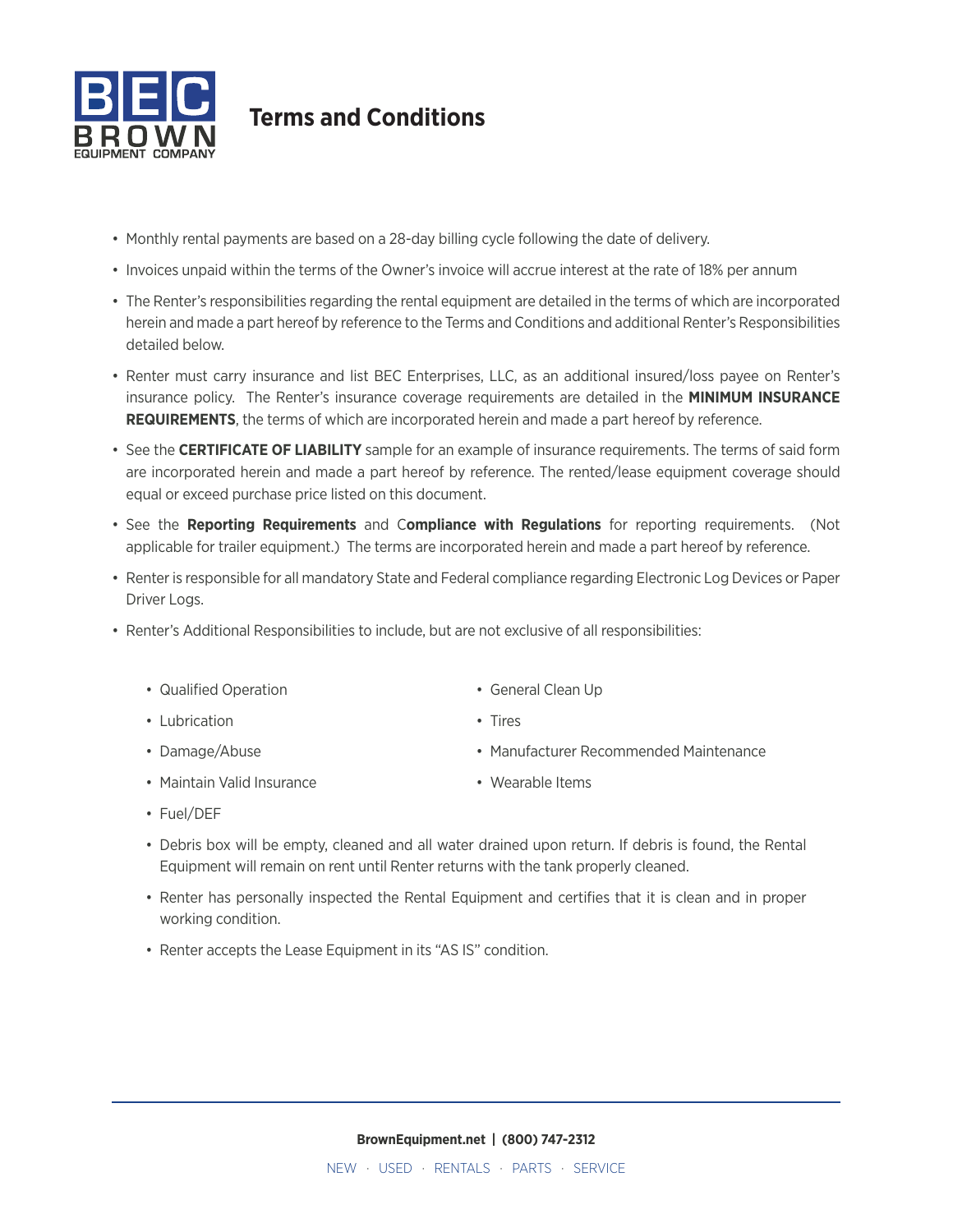## **SPECIALTY EQUIPMENT RENTAL AGREEMENT THE RENTAL AGREEMENT**

**Rental of Equipment.** In accordance with the terms and conditions of this Agreement, Owner shall rent to Renter, and Renter shall rent from Owner (**"Rental Agreement"**), the Specialty Vehicle described in Exhibit A, together with all substitutions, replacements, repairs, parts and attachments, improvements and accessions thereto (**"Equipment"**). Except as expressly set forth herein, Owner shall at all times retain the full legal title to the Equipment, it being expressly agreed by both parties that this Agreement is an agreement of rent only. Renter and Owner intend this Rental to be a true rental.

**Term of Rental.** The term of the Rental (**"Term"**) shall begin on the commencement date (**"Commencement Date"**) specified in **Exhibit A** and, subject to Sections hereof, shall terminate on the date specified as the termination date (**"Termination Date"**) in Exhibit A. Monthly rental payments are based on 28-day billing cycle. Rental rates assume eight hours per day, forty hours per week, one hundred sixty hours per month. Additional hours are billed at daily, weekly or monthly rate. Invoices unpaid will accrue interest at the rate of 18% per annum.

**Rental Payments.** Renter shall pay Owner rental payments (**"Rent"**) for the Equipment in the amounts and at the times specified in **Exhibit A** and until the Equipment is returned to Owner thereafter. All Rent and other amounts payable by Renter to Owner hereunder shall be paid to Owner at the address specified above, or at such other place as Owner may designate in writing to Renter from time to time.

**Return of Equipment.** Upon expiration of the Term, Renter shall return the Equipment to Owner. Renter shall ensure that the Equipment is returned to the Owner: (a) no later than three (3) days after expiration of the Term, and (b) in the condition received. Upon Renter's failure to return the Equipment as specified, Renter shall be obligated to pay additional monthly rent amounts.

**Disclaimers; Warranties.** Renter represents and acknowledges that the Equipment is of a size, design, capacity and manufacture selected by it, and that it is satisfied that the Equipment is suitable for its purposes. Renter shall be responsible for any and all damage or loss of equipment while in the Customer's possession, including any loss of rental fees while the equipment is unavailable. Please note that many insurance policies do not include adequate loss of use coverage to reimburse Owner for lost rental revenue, the Renter will be responsible for this at the rental rate of this agreement. Determination of damage, if any, shall be solely the right of the Owner. Necessary repairs, if any, will be billed at Owner's current rate per hour plus parts at standard listed prices. Owner does not make any warranty, expenses, implied or statutory, with respect to merchantability of fitness for purpose or use and rents the Equipment as is.

## **RENTER OBLIGATIONS**

**Use of Equipment.** Renter shall use the Equipment solely in the conduct of its normal course of business, in a manner and for the use contemplated by Owner and in compliance with all laws, rules and regulations of every governmental authority having jurisdiction over the Equipment or Renter and with the provisions of all policies of insurance carried by Renter pursuant to this Agreement. Renter is responsible for compliance with all local and state DOT laws and requirements relating to the vehicle chassis. If local and state DOT laws and requirements are not known by the Renter, then the Owner recommends that the Renter contact their local DMV to obtain the proper information.

**Use; Return; Maintenance and Repair; and Inspection.** During the Rental Term, Renter shall ensure that all Equipment, including inspection equipment, the vehicle chassis, and generator or inverter system, is maintained properly. Renter shall, at its expense, keep all Equipment in good repair, condition, and working order until the expiration of the Rental Term. Owner shall be entitled to inspect the Equipment at reasonable times during the Rental Term. The Renter is responsible for any inspection equipment wear items (i.e. Cleats, light bulbs, etc.) and will bear the expense at standard list price. The Renter is also responsible for any vehicle chassis maintenance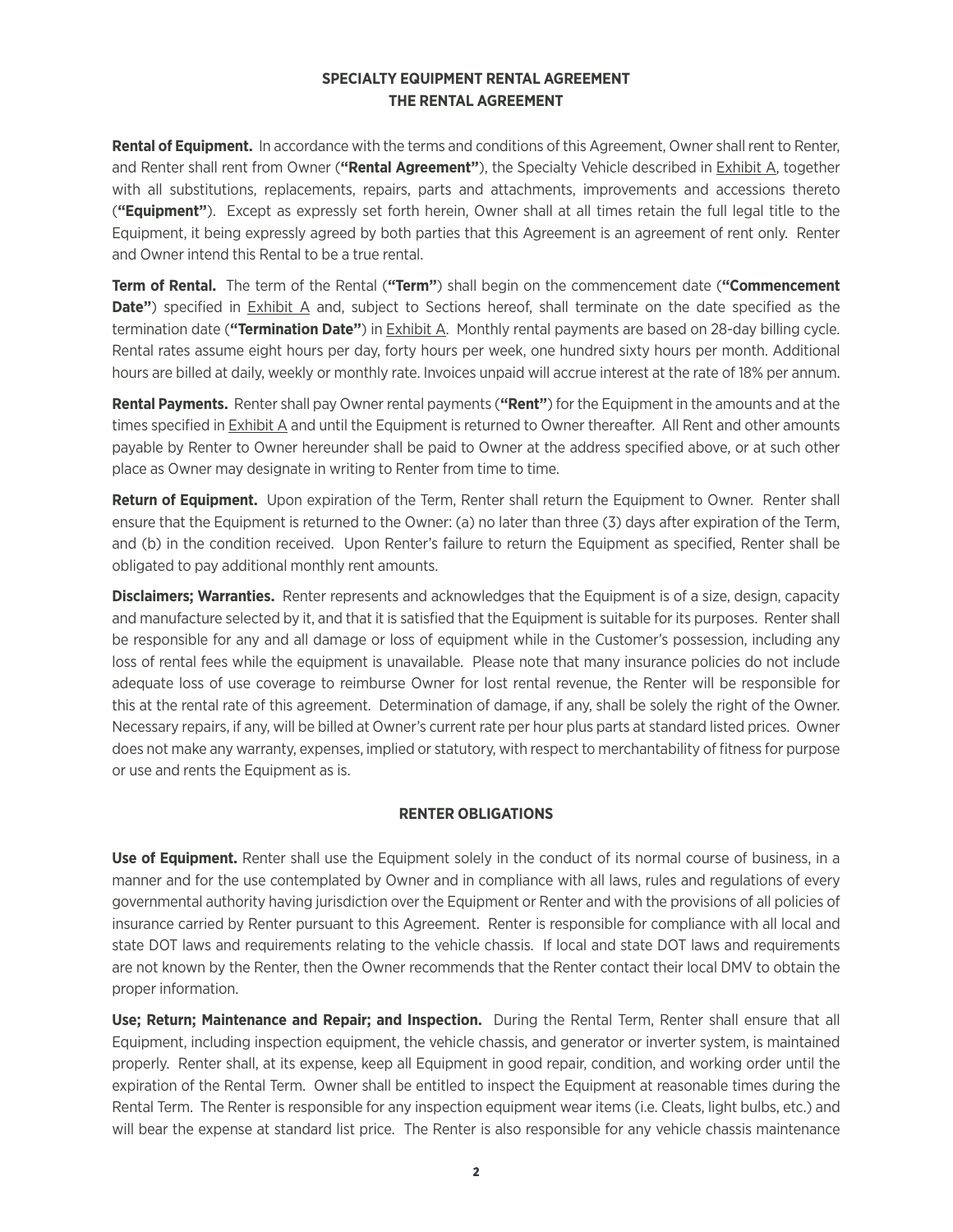items, including, but not limited to: oil and oil filter changes, air filter, transmission service, brake service, all DOT light bulbs, tire repair or replacement, wiper blade replacement, and broken/cracked window/windshield repair or replacement. The Owner recommends that the Renter follows the vehicle chassis Original Equipment Manufacturer's recommendations with regard to vehicle chassis service intervals and requirements. In addition, the Renter is also responsible any generator maintenance items, including, but not limited to: oil and oil filter changes, and the generator air filter. The Owner recommends that the Renter follows the generator's Original Equipment Manufacturer's recommendations with regard to service intervals and requirements. If any of the Equipment, upon its return to Owner, is not in good repair, condition and working order, or has not been properly maintained, Renter shall be obligated to pay Owner for the out-of-pocket expenses Owner incurs in bringing such Equipment up to such status, promptly after its receipt of an invoice for such expenses. The Equipment must be returned to Owner in the same condition it was received in (including cleanliness). Any cleaning required to get the unit back to its delivered condition will result in additional charges to the Renter. The Owner shall complete its inspection and subsequent billing for cleanliness and repair/maintenance items within thirty (30) days after the return of the equipment.

**GPS Tracking units.** Renter acknowledges that Equipment will be equipped with Owner's GPS tracking unit that will track location, mileage, use and other data as Owner sees fit. Renter understands that there is no expectation of privacy or confidentiality as to the places the equipment is driven while being rented.

**Taxes; Tolls; and Traffic Violations.** Renter shall be responsible to reimburse Owner promptly for all unpaid taxes tolls, parking tickets or other traffic violations incurred while the Equipment was under Renter's control under this Agreement.

**Insurance.** Renter shall obtain and maintain for the Term at its own expense, property damage and liability insurance and insurance against loss or damage to the Equipment as a result of fire, explosion, theft, vandalism, terrorism and such other risks of loss as are normally maintained on equipment of the type rented hereunder by companies carrying on the business in which Renter is engaged, in such amounts, in such form and with such insurers as shall be satisfactory to Owner. Each insurance policy shall name Renter as insured and Owner as additional insureds and loss payees thereof as their interest may appear, and shall provide that it may not be cancelled or altered without at least 30 days' prior written notice thereof being given to Owner (or 10 days' prior written notice in the event of non-payment of premium). Said insurance shall be written by an insurance company or companies of adequate financial responsibility acceptable to the Owner. Renter shall provide to Owner a Certificate of Insurance with Owner named as the certificate holder and listed as additional insured meeting these minimum requirements prior to the Commencement Date of Rental. See sample Certificate of Insurance included in this agreement. The following minimum coverages are required:

| Type                                          | <b>Amount</b> |
|-----------------------------------------------|---------------|
| Commercial General Liability (per occurrence) | \$1,000,000   |
| Commercial General Liability (aggregate)      | \$2,000,000   |
| Automobile Liability                          | \$1,000,000   |
| Excess/Umbrella Liability (each occurrence)   | \$1,000,000   |
| Workers' Compensation                         | \$500,000     |

## **MINIMUM INSURANCE REQUIREMENTS**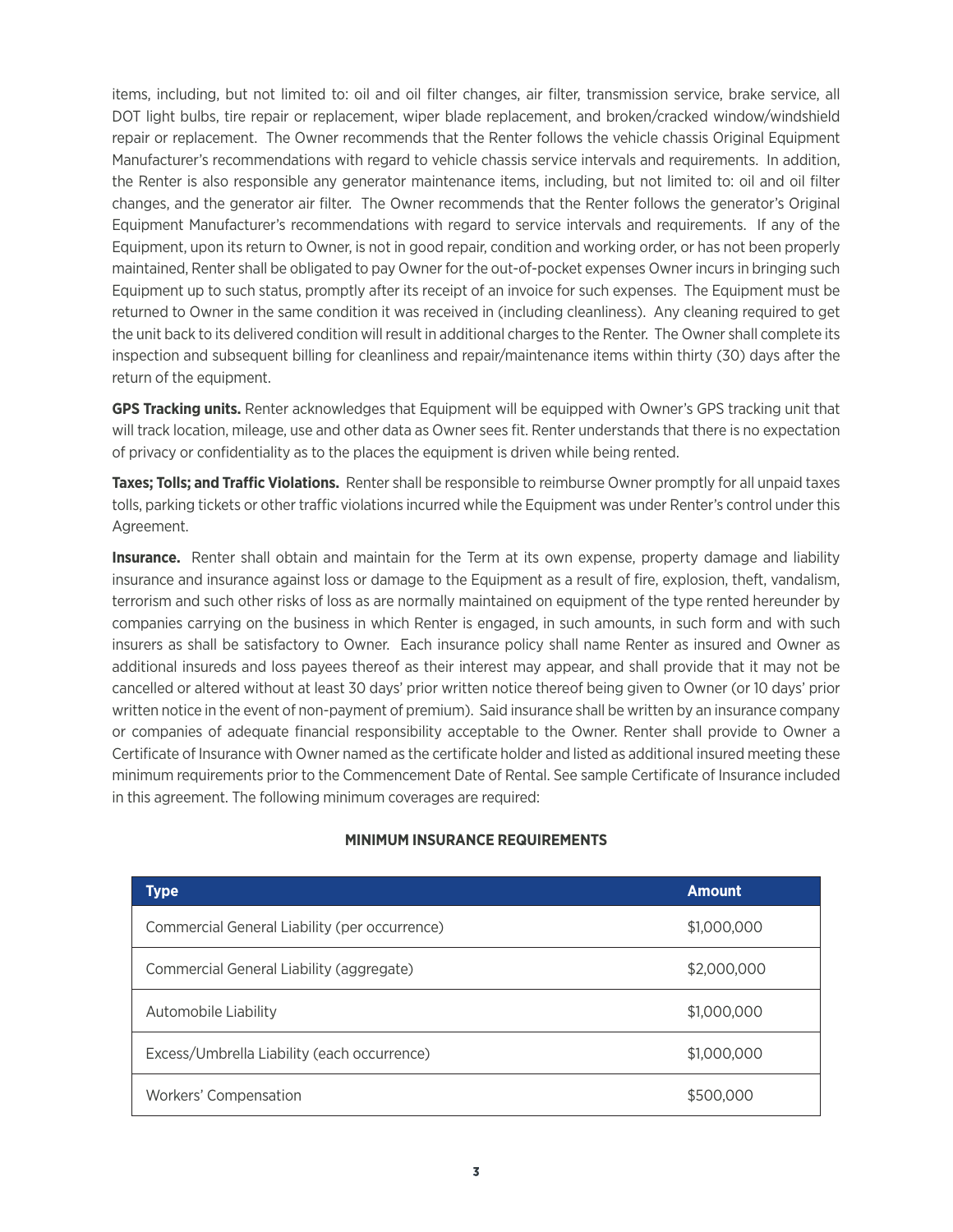**Indemnity.** Except with respect to the gross negligence or willful misconduct of Owner, Renter hereby indemnifies, protects, defends and holds harmless Owner from and against any and all claims, liabilities (including negligence, tort and strict liability), demands, actions, suits, and proceedings, losses, costs, expenses and damages, including reasonable attorneys' fees and costs (collectively, **"Claims"**), arising out of, related to, connected with, or resulting from this Agreement or any of the Equipment, whether arising before, during or after the Term (but not Claims relating to events occurring after Renter has returned the Equipment to Owner in accordance with this agreement), including Claims relating to the manufacture, selection, purchase, delivery, possession, condition, use, operation, return or other disposition of the Equipment. Each of the parties shall give the other prompt written notice of any Claim of which it becomes aware.

**Limitation of Liability.** Owner shall incur no liability whatsoever for failure of Rented Equipment to perform in Renter's service, nor for any damage to cargo(es) owned by Renter (or any other party) for which Renter might be held responsible. Renter assumes responsibility, liability, costs, and expense for all licensing, registrations, permits, certificates, and/or any other documentation as may be required for lawful operation of the Rented Equipment. Renter will indemnify Owner for any loss, forfeiture, fine, or penalty caused by failure of Renter to perform accordingly.

**Risk of Loss.** Renter assumes all risk of loss or damage to the Rental Equipment, however caused, including, but not limited to, all hazards normally insured against, acts beyond or outside of Renter's control, acts of God, fortuitous events, natural disasters, war, and/or any other causes, and further including, but not limited to (i) vacuum or pressure damage; (ii) tilting or upset due to unbalanced load; (iii) overloading; and (iv) internal damage caused by adverse effects of cargo or mixture of cargoes, cleaning solvents, and/or cleaning processes undertaken by Renter or its agents. In the event of loss, theft, or damage to the Rental Equipment, Renter agrees to notify Owner immediately. If during the term of this lease (i) any item of the Rental Equipment is stolen or disappears and is not recovered within thirty (30) days thereafter, or (ii) any item of the Rental Equipment is damaged by accident or otherwise to such an extent that it cannot economically be restored to good working order and condition, Renter shall promptly pay to Owner on demand, the fair market value of such items of equipment based upon it's condition at the commencement of this lease. The Casualty Value of the Equipment shall at any time be the Fair Market Value at such time. "Fair Market Value" shall mean the value which would be obtained in an arm'slength transaction between an informed and willing buyer-user (other than Renter currently in possession or a used equipment dealer) under no compulsion to buy, and an informed and willing seller under no compulsion to sell and, in such determination, costs of removal from the location of current use shall not be a deduction from such value. Fair Market Value shall be determined by the mutual agreement of Owner and Renter in accordance with the preceding sentence or, if Renter and Owner cannot agree within 20 days, by a qualified independent equipment appraiser selected by Owner, at Renter's cost.

**Prohibitions Related to Rental and Equipment.** Without the prior written consent of Owner, which consent as it pertains to clauses (b) and (d) below shall not be unreasonably withheld, Renter shall not: (a) assign, transfer, or otherwise dispose of any Equipment, this Agreement or any rights or obligations hereunder; (b) rent any of the Equipment or permit the Equipment to be controlled by any other entity or person; (c) create or incur, or permit to exist, any security interest, lien or encumbrance with respect to any of the Equipment; (d) cause or permit any of the Equipment to be moved; or (e) without Owner's prior written consent, cause or permit any of the Equipment to be moved outside the continental United States.

**Alterations and Modifications.** Renter shall not make any additions, attachments, alterations or improvements to the Equipment without the prior written consent of Owner, which Owner will not unreasonably withhold. Any addition, attachment, alteration or improvement to any item of Equipment shall belong to and become the property of Owner unless, at the request of Owner, it is removed prior to the return of such item of Equipment by Renter. Renter shall be responsible for all costs relating to such removal and shall restore such item of Equipment to the condition and value otherwise required hereunder.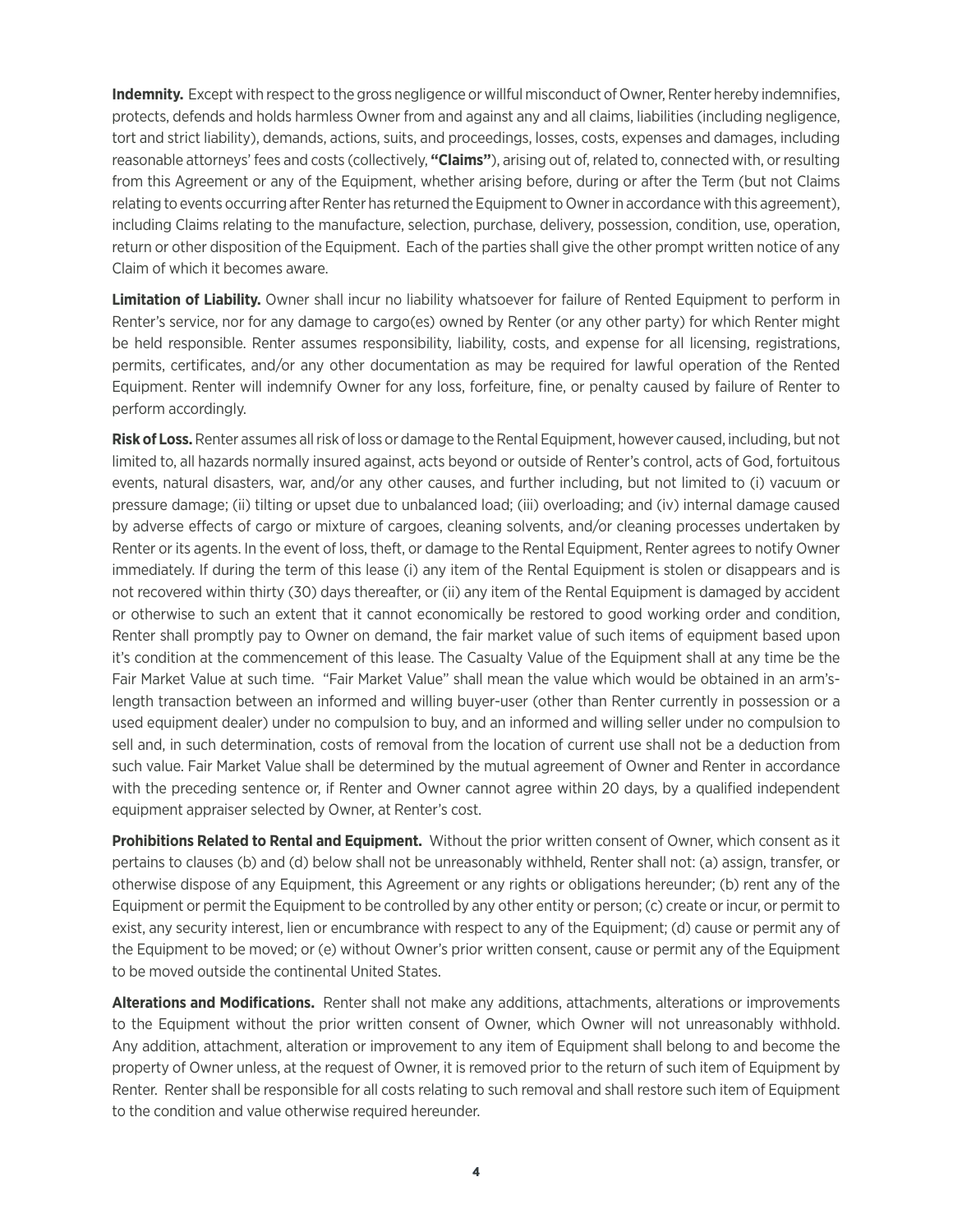#### **MISCELLANEOUS**

**Attorneys' Fees; Default Interest; Maximum Rates.** Provided Owner is the prevailing party in any such matter, Renter shall reimburse Owner for all charges, costs, expenses and attorney's fees incurred by Owner (a) in defending or protecting its interests in the Equipment against Renter, (b) in the enforcement of this Agreement, and (c) in any lawsuit or other legal proceeding against Renter to which this Agreement gives rise. Any nonpayment of Rent or other amount payable under any Rent shall result in Renter's obligation to promptly pay Owner on such overdue payment, for the period of time during which it is overdue (including during any grace period), interest at a rate ("Default Rate") equal to eighteen percent (18%) per annum. To the extent that any payment of interest (including any amount deemed imputed interest for purposes of applicable law) under this Agreement would otherwise exceed the provisions of any law limiting the highest rate of interest that may be lawfully contracted for, charged or received by Owner, such payment amount shall be deemed reduced to such amount as is equal to or consistent with the highest rate permitted by applicable law.

**Governing Law and Jurisdiction.** This agreement shall be construed to be between merchants. Any questions concerning its validity, construction or performance shall be governed by the laws of the State of Indiana.

**AS-IS.** Renter has personally inspected the Rental Equipment and certifies that it is clean and in proper working condition and is accepted in its "AS IS" condition. OWNER MAKES NO WARRANTIES, EITHER EXPRESS OR IMPLIED, AS TO ANY MATTER WHATSOEVER, INCLUDING, WITHOUT LIMITATION, THE CONDITION OF THE RENTAL EQUIPMENT, ITS MERCHANTABILITY, OR ITS FITNESS FOR ANY PARTICULAR PURPOSE. Owner shall not be liable for any special, indirect, incidental, or consequential damages of any nature, arising out of, or in any way or manner in connection with, the rental, maintenance, use, operation, storage, erection, dismantling and/or transportation of the Rented Equipment.

**Default.** If the Renter: (a) fails to make any payment when due; (b) attempts to sell or encumber the Rental Equipment; (c) ceases operations; (d) institutes, or has instituted against him, proceedings under bankruptcy or insolvency law; (e) makes an assignment for the benefit of creditors; (f) fails to comply with any provisions of this rental agreement; (g) has any attachment, execution, or writ of process levied against the Rental Equipment or any of Renter's property; (h) deems himself insecure or the Rental Equipment unsafe; or (i) Owner has reasonable ground for believing Renter has become unable to discharge one or more of the obligations of this lease, then Owner shall have the right to exercise any one or more of the following remedies: To take possession of the Rental Equipment, without demand or notice, wherever the same may be located, without any court order or other process of law, and Renter hereby waives any and all damages occasioned by such taking of possession unless caused by Owner's gross negligence or willful misconduct; to terminate this agreement; to sue for and recover all rents accrued and/or thereafter accruing, all loss of and/or damage to Rental Equipment, all costs of removal of the Rental Equipment from Renter's possession, and all transportation and other charges accrued or thereafter accruing; or to pursue any other remedy at law or in equity.

**Remedies.** If Renter loses or forfeits possession of the Rental Equipment at any time, under any circumstance, including, but not limited to, impoundment forfeiture, bailment, and/or pursuant to any failure to abide by applicable laws and/or obtain required licensing, registration, permits, certificates, or otherwise, it is expressly understood that, for the entire period during which Renter has lost possession of the Rental Equipment (and/ or such is not returned to Owner, in Owner's complete control and dominion), this lease will remain in full force and effect, with rental, and associated charges and interest, to continue to accrue unabated until Renter regains possession of the Rental Equipment and returns same to Owner, in such condition and pursuant to such terms as otherwise provided in this agreement. Renter shall pay Owner all costs and expenses, including attorneys' fees, incurred by Owner in exercising any of its rights or remedies hereunder or enforcing any of the terms, conditions, or provisions hereof. Anything in this section or elsewhere in this lease to the contrary notwithstanding, the exercise by Owner of any remedy or remedies given to Owner under this lease, including the remedy of retaking the Rental Equipment, shall not constitute an exclusive election of remedy by Owner.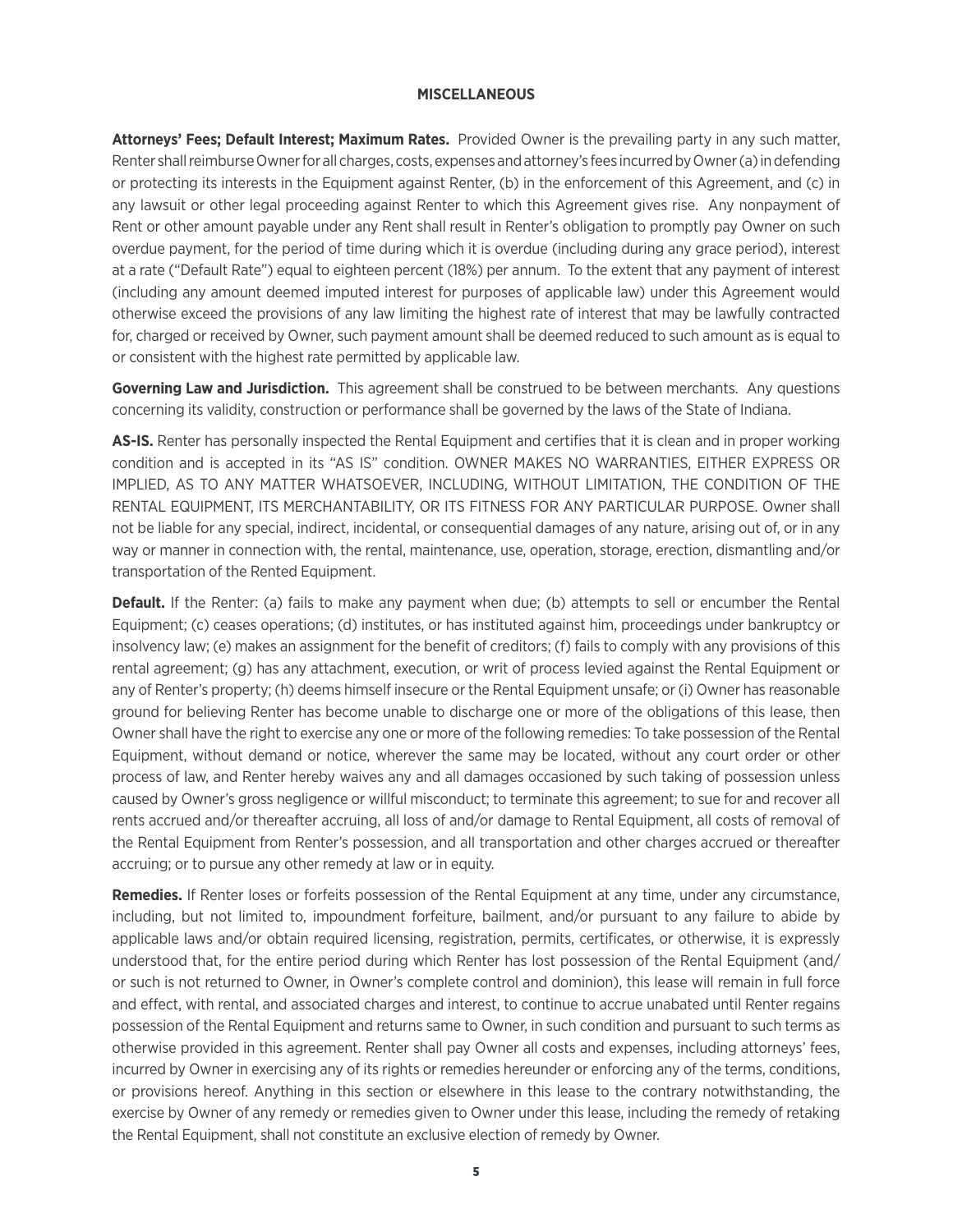#### **ONLY TRAINED AND QUALIFIED PEOPLE MAY OPERATE THE RENTAL EQUIPMENT**

Owner has Operating Materials available for Rental Equipment. The manufacturer's operating instructions and user's safety rules accompanies each piece of equipment.

Renter and its agents, servants and employees agree to:

- Heed the equipment operating instructions, user's safety rules, and decal warnings.
- Inspect equipment for safe conditions before each use.
- Notify Owner immediately of any safety defects discovered.
- Not use equipment with known safety defects.
- Verify safe operating conditions before each use.
- Not operate equipment where conditions endanger anyone.
- Wear seatbelts where provided.
- Never use equipment without guards or safety devices.
- Never modify or alter the equipment without written approval from Owner.
- Communicate safety instructions to any operator who does not speak and understand the English language.
- Ensure that only qualified, licensed operators use Rental Equipment where the law requires.

**Reporting Requirements.** All fuel required and consumed is the responsibility of Renter. Renter will be responsible for reporting and paying fuel use taxes. Renter understands that Renter is responsible for logging and reporting all mileage in each state, in which Renter drives and operates the Rental Equipment. Renter is also responsible for keeping and reporting of all fuel purchased in each state, in which Renter drives and operates the Rental Equipment. Renter understands that said reports are to be delivered to Owner immediately upon return of the Rental Equipment. If Renter fails to comply, Owner will make an estimate of the mileage and fuel purchases and Renter may be billed for any additional tax due. Renter is responsible for all mandatory State and Federal compliance regarding Electronic Log Devices or paper Driver Logs. Renter is responsible for all electronic tolls, charges and fines associated with electronic tolls. Renter understands that it is illegal to use off road or taxexempt fuel in any equipment designed for on-highway use and that any use of such fuel will be reported to the proper authorities immediately.

**Compliance with Regulations.** It is implicit in Renter's acceptance for Renter's use of the Rental Equipment (and Renter specifically warrants herein), that Renter, its agents and/or employees, have sufficient familiarity with the Rental Equipment (including the cargo vessel, running gear, and any and all accessories appurtenant thereto) to properly use said equipment, and to cause the Rental Equipment to receive proper maintenance and care in all particulars, and further to protect the health and safety of persons required to come in contact with the Rental Equipment. Renter shall, at its expense, comply with all local, state and federal laws and regulations affecting the Rental Equipment and its use, operation, erection, dismantling and transportation, including all federal and local Department of Transportation regulations, licensing and building code requirements and shall defend, indemnify and hold harmless Owner from all loss, liability or expense resulting from actual or asserted violations of such laws, requirements or regulations.

**Refueling.** Renter understands that Renter is responsible for returning the Rental Equipment with the same fuel level as Renter received it. Failure to comply will result in fuel surcharge billed to Renter.